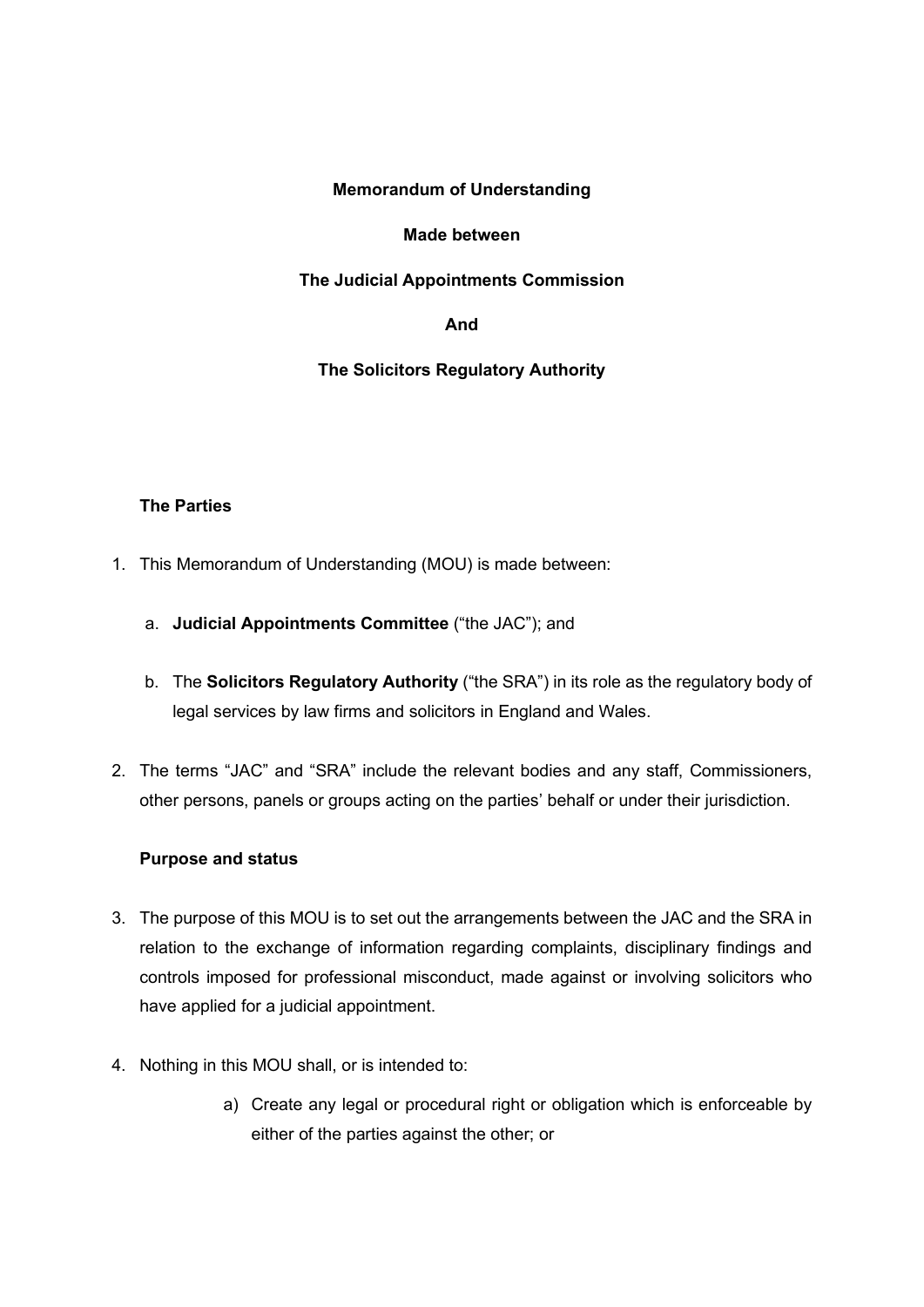- b) Create any legal or procedural right or obligation which is enforceable by any third party against either of the parties, or against any other third party; or
- c) Prevent either of the parties from complying with any law which applies to them; or
- d) Fetter or restrict in any way whatsoever the exercise of any discretion which the law requires or allows the parties to exercise; or
- e) Create any legitimate expectation on the part of any person that either of the parties to this MOU will do any act (either at all, or in any particular way, or particular time), or will refrain from doing any act.
- 5. Nevertheless, the parties are genuinely committed to pursuing the aims and purposes of this MOU in good faith and intend to act in accordance with its terms on a voluntary basis.

## **Functions of the JAC and the SRA**

- 6. The SRA is the independent regulatory body established by the Law Society for the regulation of legal services by law firms and solicitors in England and Wales. The SRAs powers arise from various statutes and regulations including the Solicitors Act 1974, the Administration of Justice Act 1985, the Courts and Legal Services Act 1990, the Legal Services Act 2007 and the SRA's standards and regulations. The SRA investigations allegations of misconduct and, where appropriate, makes findings of misconduct. In more serious cases, the SRA prosecutes allegations of misconduct before the Solicitors Disciplinary Tribunal. The SDT has powers to impose sanctions under the Solicitors Act 1974.
- 7. The SRA has statutory and rule-based powers to require the production of documents or information such as section 44B of the Solicitors Act 1974 and section 93 of the Legal Services Act 2007. The SRA may inspect material that is subject to a law firm's client's Legal Professional Privilege or confidentiality but may only use such material for its regulatory purposes. The SRA also protects the LPP and confidentiality of clients. LPP material will not be disclosed by the SRA to any other person other than where it is necessary for its regulatory purposes. Material that is not subject to LPP may be disclosable in the public interest, in the absolute discretion of the SRA, including material comprising communications in furtherance of a crime or fraud.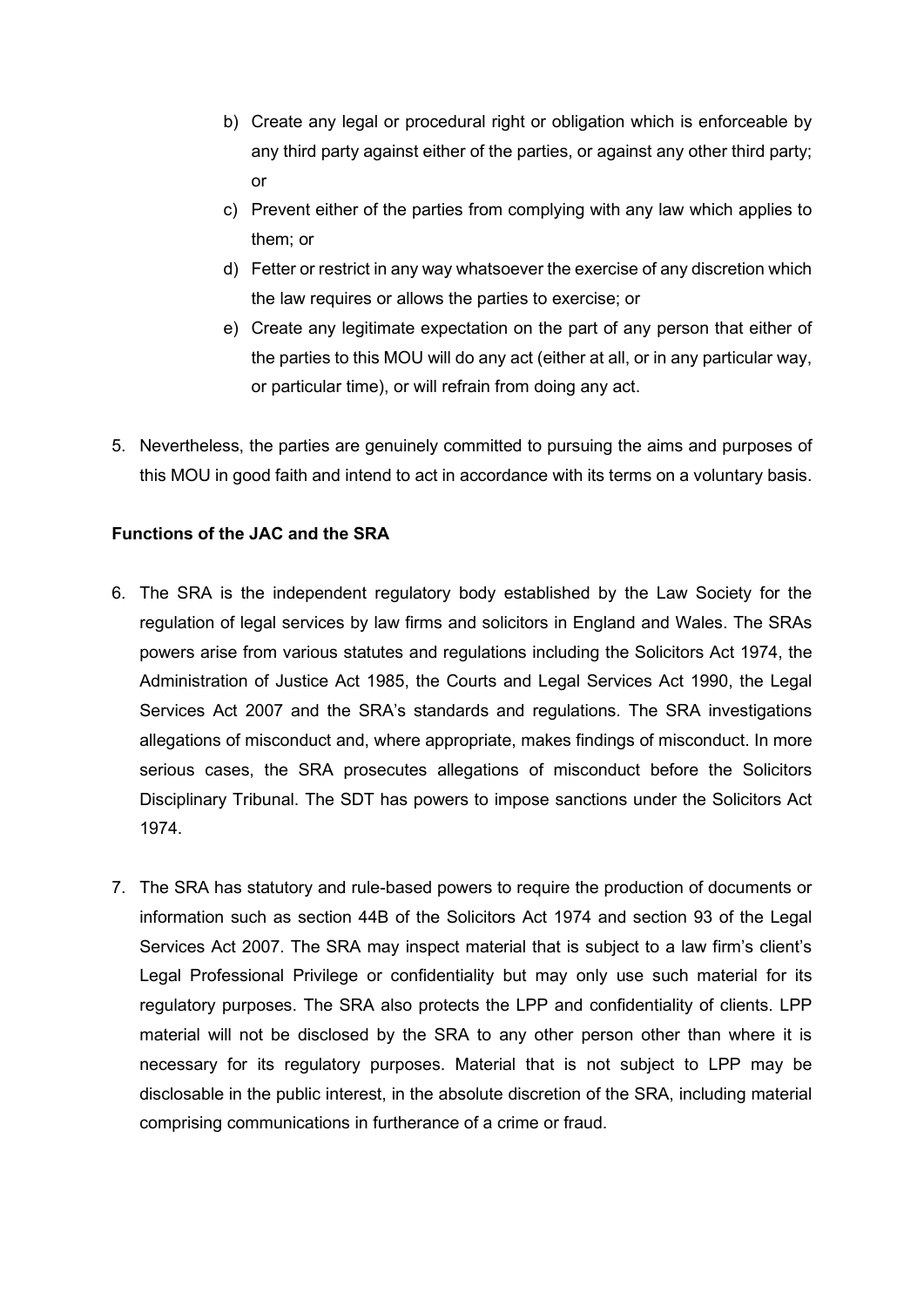## 8. The Judicial Appointments Commission

The Judicial Appointments Commission (JAC) is an executive non-department public body, sponsored by the Ministry of Justice. The JAC was established in April 2006 under the Constitutional Reform Act 2005 as an independent body to select candidates for judicial office in courts and tribunals in England and Wales and for some tribunals whose jurisdiction extends across the UK.

- 9. Under the Constitutional Reform Act, the JAC's statutory duties are to:
	- Select candidates solely on merit
	- Select only people of good character
	- Have regard to the need to encourage diversity in the range of persons available for judicial selection
- 10. In line with the JAC's statutory obligation to select only people of good character, the JAC undertakes character checks with professional bodies including the Solicitors Regulatory Authority.
- 11. The information provided by the SRA assists in informing the Commission of any concerns relating to a candidate's suitability for appointment to a judicial role.

# **Disclosure to the JAC**

- 12. Where it is lawful and in the public interest to do so the SRA agrees to disclose information to the JAC to minimise the risk of damaging public confidence in the appointment to judicial office process including where the applicant has:
	- i. acted without integrity or honesty;
	- ii. acted improperly;
	- iii. acted in an incompetent way;
	- iv. ignored standards and rules including regulatory or legal obligations;
	- v. failed to cooperate with their regulator
	- vi. been involved with an authorised firm at a time when misconduct led to a sanction or control against the firm's managers and/or employees
	- vii. supervised a person at a time when misconduct or undesirable behaviour led to a sanction or control against that person.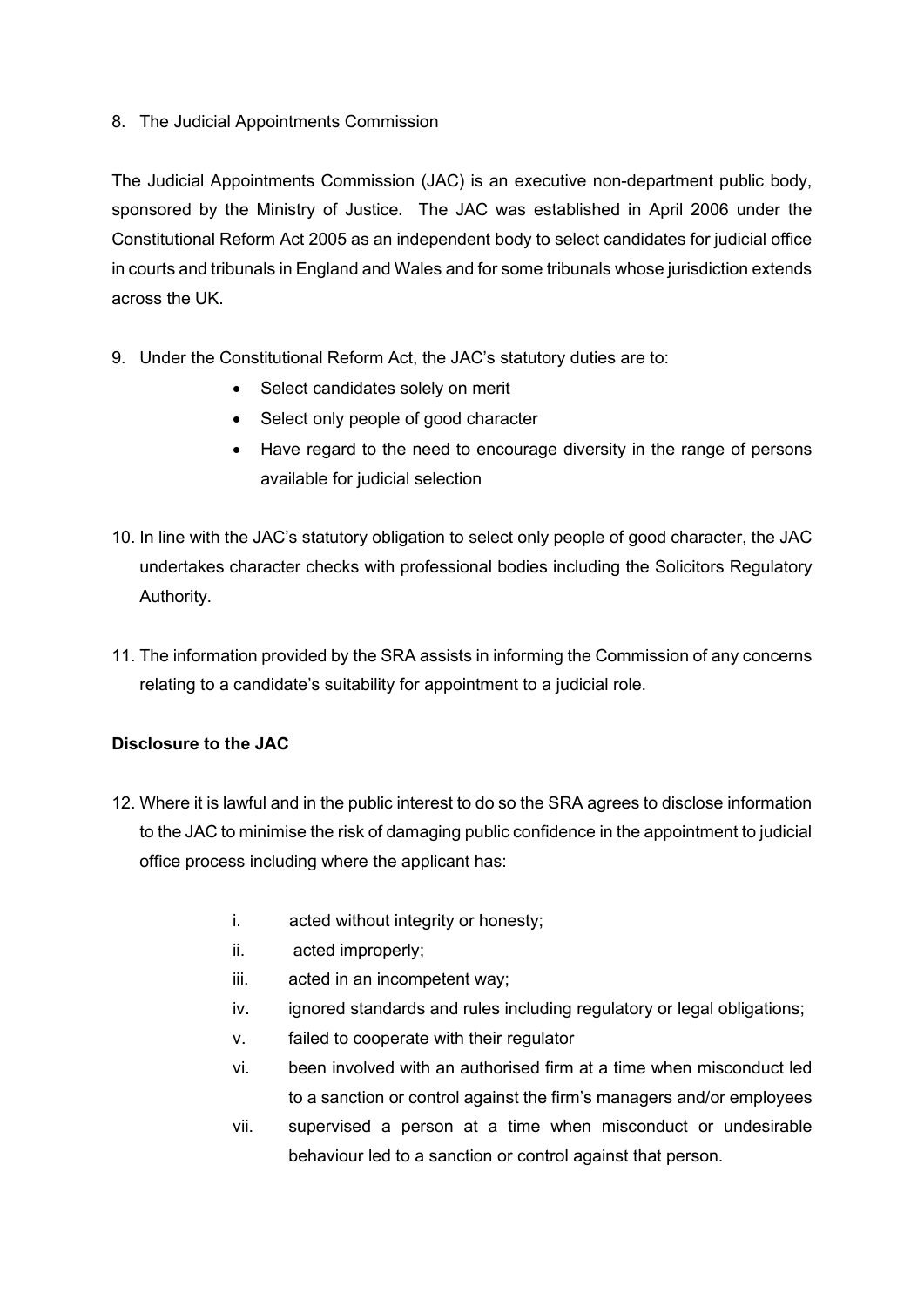- 13. In each case, the SRA will inform the JAC of the context and culpability of the applicant in relation to the finding.
- 14. The parties will:
	- a) comply with the General Data Protection Regulation (GDPR) and as later saved by the EU Withdrawal Bill, the Data Protection Act 2018, any relevant codes or conduct or certifications along with any related or analogous legislation;
	- b) keep information secure;
	- c) use the information only for proper purposes provided the JAC is reasonably considered by the SRA to need the information as part of the application process.

#### **Professional conduct checks on applicants for appointment**.

- 15. The JAC will send a list of solicitor applicants confidentially to the designated member of staff at the SRA, requesting that disciplinary history checks are made. The SRA will, in response, carry out the checks and provide, on a case by case basis, where lawful and in the public interest, provide in writing the following "relevant information":
	- a. Summary details of any disciplinary findings for professional misconduct or regulatory control made against each solicitor personally and, where applicable, information about whether the finding or control is open to, or subject to, appeal;
	- b. Summary of details of disciplinary findings for professional misconduct or regulatory control made against managers or employees of authorised firms in which the applicant is or has been involved at the time of the misconduct and, where applicable, information about whether the finding or control is open to, or subject to, appeal;
	- c. Summary of details of disciplinary findings for professional misconduct or regulatory control made against a person supervised by the applicant at the time of the misconduct or undesirable behaviour and, where applicable,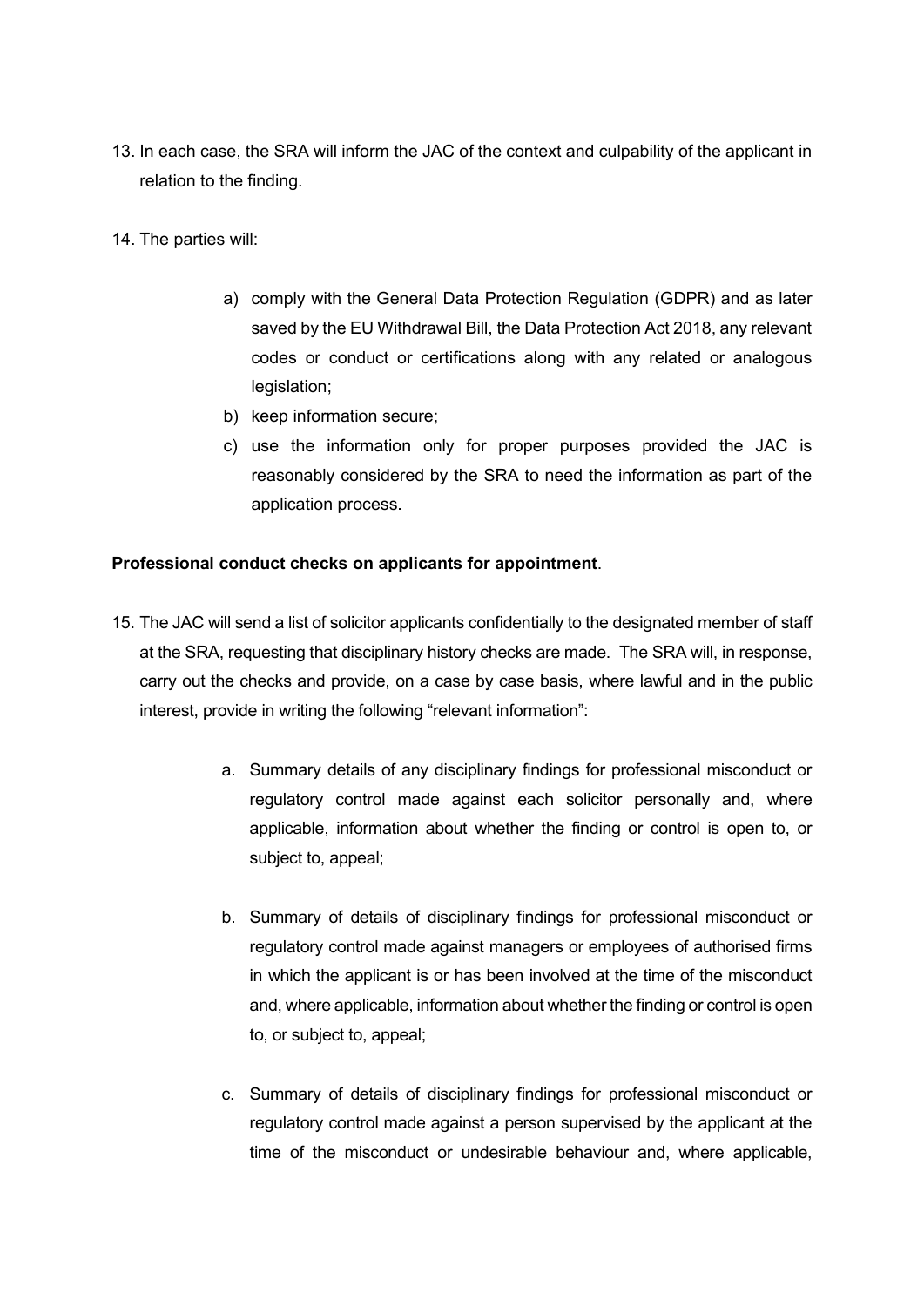information about whether the finding or control is open to, or subject to, appeal;

- d. Summary details of any pending allegations/complaints which have been referred to disciplinary action but have not yet been determined.
- 16. The information in paragraph 15 above will be provided by the SRA within a reasonable timescale agreed between the JAC and the SRA. Where there is no relevant information recorded against a solicitor, the SRA will ensure that this is recorded in its written return to the JAC.
- 17. In response to a further request from the JAC later in the application process, the SRA will update information provided previously under paragraph 15, including, where lawful informing JAC of any new relevant information that has arisen during the intervening period.

## **JAC use of information provided by the SRA**

18. The JAC agrees to use the information provided by the SRA only for the purposes of assessing a solicitor's suitability for the appointment to a judicial post and will not disclose the information to third parties for any other purposes. For the sake of clarity, the JAC agrees to keep all information provided by the SRA confidential and remain compliant with the terms in paragraph 14 above.

## **SRA use of information provided by the JAC**

19. The SRA will treat the fact of an application for appointment to judicial office as confidential.

## **Agreed timescales**

- 20. The SRA will complete vetting checks requested by the JAC within 30 days unless otherwise agreed with or communicated to the JAC.
- 21. If the number of checks requested exceeds 60 per calendar month, the SRA will contact the JAC to agree a variation of the 30-day timescale suitable to the volume of vetting checks received. Any changes to the original 30-day service level will be communicated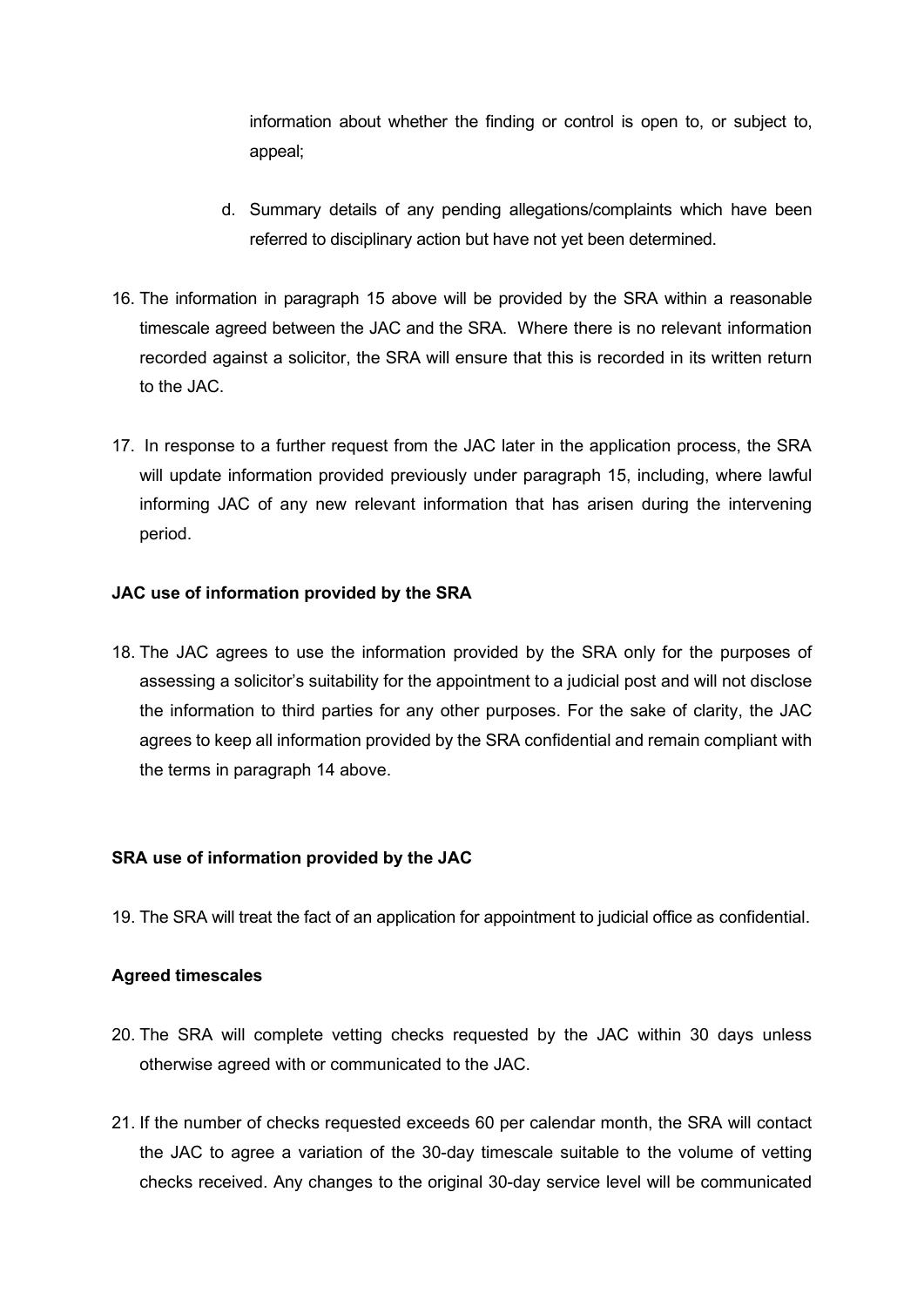to the JAC within 2 working days upon receipt of vetting checks requested. This communication will confirm the revised service level the SRA can achieve in agreement with the JAC.

#### **Security and assurance**

- 22. The parties agree to:
	- a) only use data for legitimate purposes;
	- b) store data securely;

c) ensure that only people who have a genuine business need to see the data will have access to it;

- d) report any data losses or wrongful disclosure to each organisation contacts;
- e) only hold data for as long as necessary;
- f) destroy data in line with retention policies;
- g) provide assurance that each has complied with these principles upon request.

#### **Resolving issues**

23. Issues and problems that arise will be resolved through discussion with the relevant contacts with escalation to more senior manages where necessary.

#### **Amendments and review to the MOU**

- 24. This MOU is applicable from the date of its final signature until such time as it is amended by agreement between the parties.
- 25. Any changes to this MOU may be agreed in writing.

**Signature:**

**\_\_\_\_\_\_\_\_\_\_\_\_\_\_\_\_\_\_\_\_\_\_\_\_\_**

**Date:**

**\_\_\_\_\_\_\_\_\_\_\_\_\_\_\_\_\_\_\_\_\_\_\_\_\_**

**Alex McMurtrie Head of Selection Policy On behalf of the JAC**